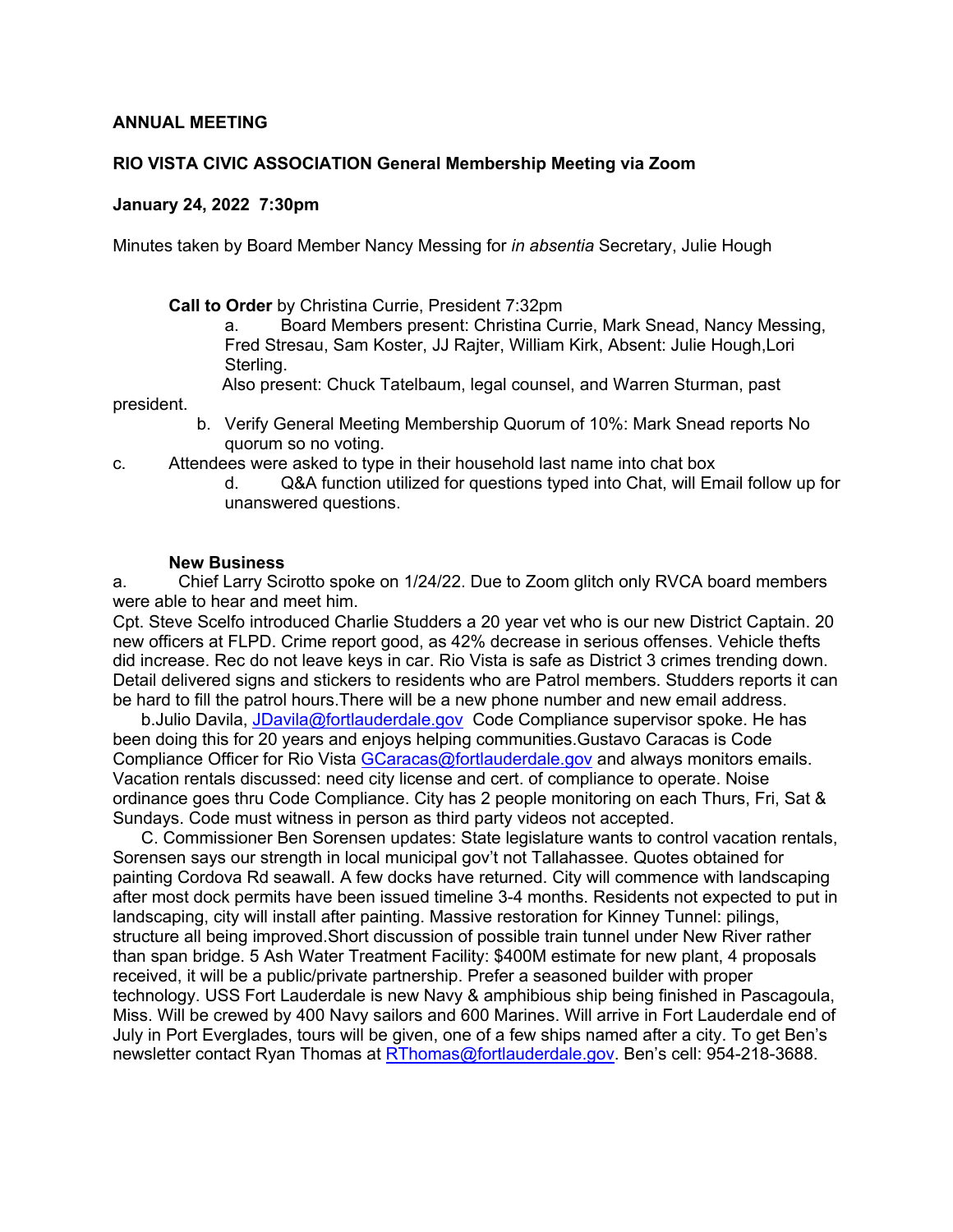#### **Officers Reports**

e. Treasurer Mark Snead reports: strong balance in cash \$108,000; took in \$122,000 for Patrol. \$7500. went to LPR's part of \$50k cost for 4 cameras

#### f. **Committee Reports**

a. Nominating Committee looking for prospective new members to join our board.

Ask to join one of our committees for a year to see if it is a fit.

b. Security/Mark Snead: Household participation Patrol

LPR's and increased traffic enforcement

- d. Social: Nancy Messing
	- Camp Out Saturday, February 19th.

 Sam Koster overseeing the event. 10am-3pm Tent set up, 5:30pm BBQ, 6:30pm S'mores, 7pm Movie, 10pm All Quiet.

e. Communications: Next Rio Vista Magazine articles to include: Golf

carts, dredging, development notice summary. Residents can contribute articles. Rio Vista & Lauderdale Harbors Magazine is the official publication of our neighborhood, so please advertise only in that.

### **Old Business**

a. Traffic & Mobility Monthly Update (posted monthly online)

Issue of Stop sign removal on SE 11th Ave. is still being addressed by modification of City/County agreement.

Miami Road and SE 12th St. signs: "No Outlet to Beach' and 'Dead End" already in place at this location, informing drivers of a dead end coming up.

b. Tarpon River dredging report by Bill Kirk: contract awarded: Anticipate March 2022 start with some river interruptions with the barge used. Info Sessions planned.

c. Participation Grant Program: Flooding, Energy Savings, Water Quality Testing

d. Dan Meeroff, PhD, FAU: "Broward Climate Resilience Stewardship: Empowering Communities to Overcome Flood Risks and Energy Challenges"

#### **New Business**

A recording of January 24 General Meetingis available on website. Technical difficulties prevented it from being accessed by RVCA members.

Upcoming RVCA Meetings: Virtual Board Meetings Monthly. 2022 General Meetings: 5/23, 10/3, 11/21

### **Adjourned by Currie at 8:41pm**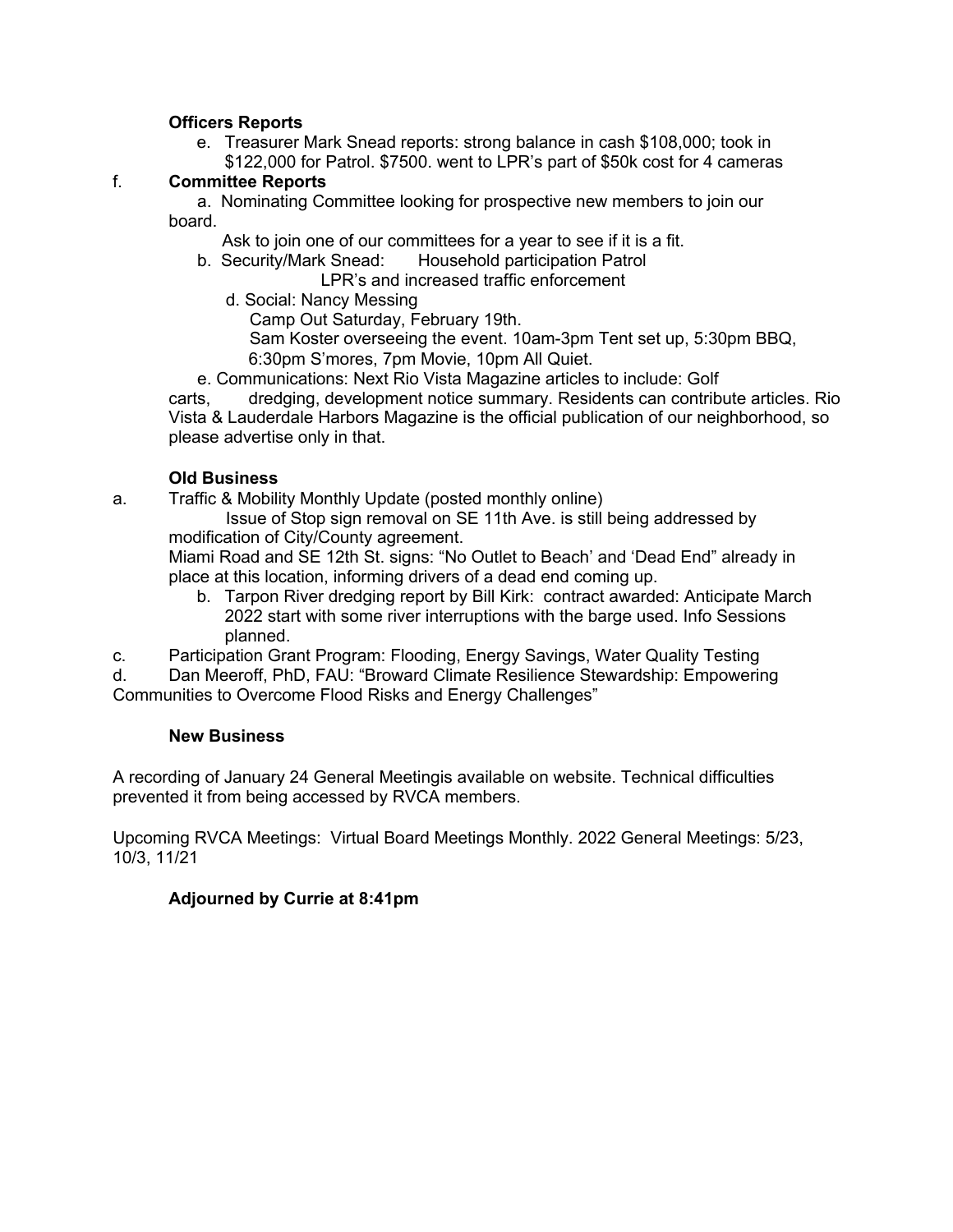## Rio Vista Civic Association, Inc.

## Profit and Loss Comparison

January - December 2021

|                                     | <b>TOTAL</b>          |                     |
|-------------------------------------|-----------------------|---------------------|
|                                     | <b>JAN - DEC 2021</b> | JAN - DEC 2020 (PY) |
| Income                              |                       |                     |
| Membership                          | 15,820.00             | 15,770.00           |
| Miscellaneous Income                | 45.00                 |                     |
| Interest Income RVCA                | 3.67                  | 64.45               |
| Newsletter Royalty                  | 1,788.79              | 1,126.43            |
| <b>Total Miscellaneous Income</b>   | 1,837.46              | 1,190.88            |
| Services                            | 0.00                  |                     |
| Social Activity Income              |                       |                     |
| <b>Boat Parade</b>                  | 234.00                |                     |
| <b>Holiday Party</b>                |                       |                     |
| Holiday Party - Door                | 1,351.00              | 100.00              |
| Holiday Party - Sponsor             | 0.00                  |                     |
| <b>Total Holiday Party</b>          | 1,351.00              | 100.00              |
| <b>Total Social Activity Income</b> | 1,585.00              | 100.00              |
| <b>Total Income</b>                 | \$19,242.46           | \$17,060.88         |
| <b>GROSS PROFIT</b>                 | \$19,242.46           | \$17,060.88         |
| Expenses                            |                       |                     |
| <b>Bad Debt</b>                     | 3,115.00              | 140.00              |
| <b>Bank Charges</b>                 | 23.90                 | 144.31              |
| Contributions                       | 255.93                | 629.98              |
| Dues and Subscriptions              | 50.00                 | 149.00              |
| Maintenance                         | 1,750.00              |                     |
| Lawn Care                           | 4,363.14              | 2,250.00            |
| <b>Total Maintenance</b>            | 6,113.14              | 2,250.00            |
| Meetings                            |                       |                     |
| Food                                |                       | 255.77              |
| <b>Total Meetings</b>               |                       | 255.77              |
| Membership Costs                    |                       |                     |
| <b>Payment Processing Fees</b>      | 2,353.57              | 548.03              |
| <b>Total Membership Costs</b>       | 2,353.57              | 548.03              |
| Miscellaneous Expense               | 65.00                 | 51.90               |
| Office Expense                      | 61.25                 | 249.64              |
| Postage and Delivery                | 259.75                | 154.00              |
| Printing and Reproduction           | 45.00                 | 701.00              |
| <b>Professional Fees</b>            |                       |                     |
| Accounting                          | 41.00                 | 38.00               |
| <b>Total Professional Fees</b>      | 41.00                 | 38.00               |
| Rent                                | 475.03                |                     |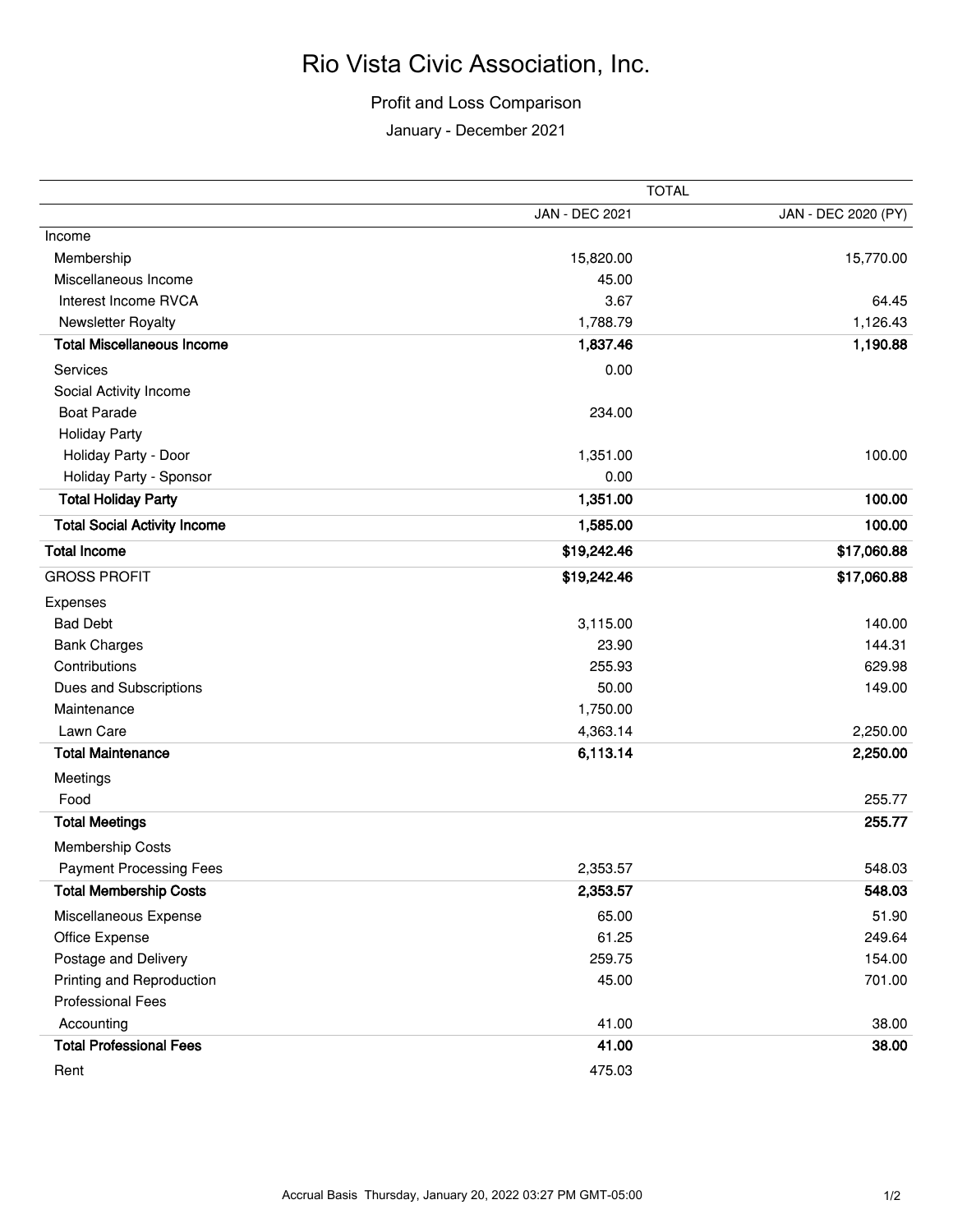# Rio Vista Civic Association, Inc.

## Profit and Loss Comparison

January - December 2021

|                                       | <b>TOTAL</b>   |                     |
|---------------------------------------|----------------|---------------------|
|                                       | JAN - DEC 2021 | JAN - DEC 2020 (PY) |
| <b>Security Services</b>              | 2,208.00       | 1,426.00            |
| <b>LPR Cameras</b>                    | 7,348.47       | 9,000.00            |
| <b>Total Security Services</b>        | 9,556.47       | 10,426.00           |
| Social Activity Expenses              |                |                     |
| <b>Boat Parade</b>                    | 514.34         |                     |
| <b>Holiday Party</b>                  |                |                     |
| Catering                              | 1,864.75       |                     |
| Entertainment                         | 400.00         |                     |
| Facilities & Equipment Rental         | 1,610.33       |                     |
| Misc Exp                              | 280.19         |                     |
| <b>Total Holiday Party</b>            | 4,155.27       |                     |
| <b>Total Social Activity Expenses</b> | 4,669.61       |                     |
| Website                               | 123.70         | 63.95               |
| <b>Total Expenses</b>                 | \$27,208.35    | \$15,801.58         |
| <b>NET OPERATING INCOME</b>           | $$ -7,965.89$  | \$1,259.30          |
| Other Income                          |                |                     |
| Interest Income PRV                   | 5.78           | 114.84              |
| Monthly Payment Processing Fee        | 242.00         | 225.00              |
| Protect Rio Vista Fund                | 122,419.90     | 190,881.42          |
| <b>Total Other Income</b>             | \$122,667.68   | \$191,221.26        |
| Other Expenses                        |                |                     |
| Protect Rio Vista                     |                |                     |
| Cell Phone                            | 2,680.67       | 836.97              |
| <b>Marketing Expenses</b>             | 792.01         | 1,496.26            |
| Patrol Car                            | 5,269.76       | 6,499.18            |
| Patrol Hours                          | 119,457.84     | 144,560.50          |
| <b>Payment Processing Fees</b>        | 4,735.97       | 5,940.14            |
| PRV Bad Debt/Discounts                | $-11,909.00$   | 24,000.00           |
| PRV LPR Expense                       | 2,076.30       | 7,394.85            |
| <b>Total Protect Rio Vista</b>        | 123,103.55     | 190,727.90          |
| Reconciliation Discrepancies-1        | $-435.87$      | 493.36              |
| <b>Total Other Expenses</b>           | \$122,667.68   | \$191,221.26        |
| NET OTHER INCOME                      | \$0.00         | \$0.00              |
| <b>NET INCOME</b>                     | $$ -7,965.89$  | \$1,259.30          |